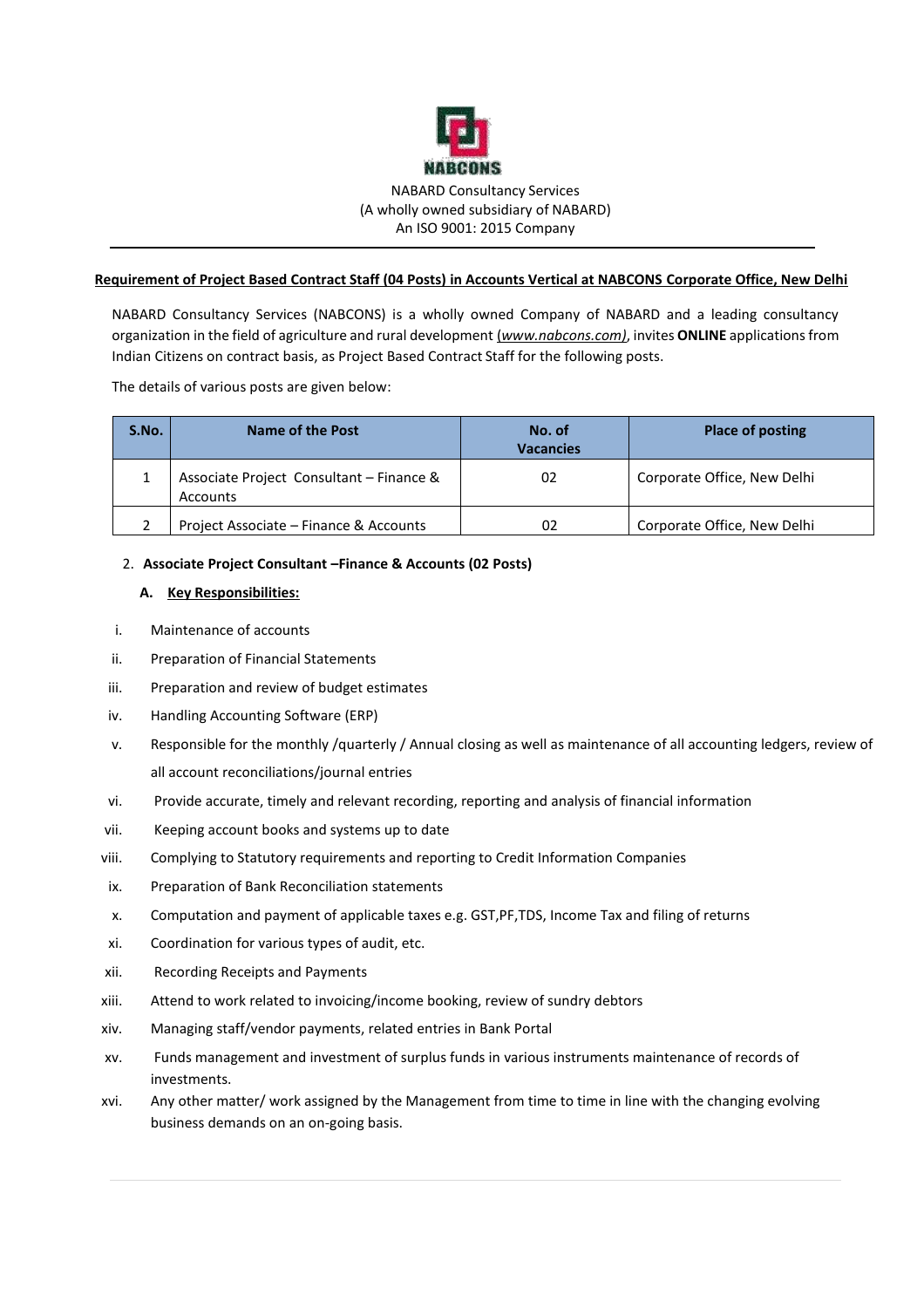## **B. Eligibility Criteria:**

| <b>Educational Qualification</b>                                                                                                                                                                                                                                                                                                                  | <b>Experience</b>                                                                                                                                                                                                                                                                                                                                                                                                                                                                                                                                                          |  |
|---------------------------------------------------------------------------------------------------------------------------------------------------------------------------------------------------------------------------------------------------------------------------------------------------------------------------------------------------|----------------------------------------------------------------------------------------------------------------------------------------------------------------------------------------------------------------------------------------------------------------------------------------------------------------------------------------------------------------------------------------------------------------------------------------------------------------------------------------------------------------------------------------------------------------------------|--|
| Essential:                                                                                                                                                                                                                                                                                                                                        | Essential:                                                                                                                                                                                                                                                                                                                                                                                                                                                                                                                                                                 |  |
| Bachelor of Commerce/Bachelor of Commerce<br>۱.<br>(Honours) with minimum 50% or equivalent<br>marks in CGPA from a reputed institution and;<br>possess CA/CFA/ICWA qualification<br>ii.<br>Should<br>having registration with ICAI/ICWA or equivalent<br>or MBA Finance from reputed institute or CA<br>(Inter) or M.Com from reputed University | At least three years (Excluding Articles ship) of<br>i.<br>experience for candidates having CA/CFA/ICWA<br>qualification<br>ii.<br>At least five years' experience for candidates<br>having any other qualification mentioned above<br>iii.<br>Experience should be in areas related to accounts<br>like preparation of financial statements and<br>Balance Sheet, direct and indirect taxation,<br>Operation of Bank Portals, Investments etc. in a<br>reputed organization.<br>Work experience in various types of accounting<br>iv.<br>software such as ERP, Tally etc. |  |

Other Criteria

- Proficiency in reading, writing and speaking in English and Hindi
- The Candidate should have excellent knowledge of MS Office with proficiency in MS Excel & power point.

## 3. **Project Associate – Finance & Accounts (02 Posts)**

#### **A. Key Responsibilities:**

- i. Maintenance of accounts
- ii. Preparation of Financial Statements
- iii. Handling Accounting Software (ERP)
- iv. Assist in monthly /quarterly / Annual closing as well as maintenance of all accounting ledgers, review of all account reconciliations/journal entries
- v. Provide accurate, timely and relevant recording, reporting and analysis of financial information
- vi. Complying to Statutory requirements and reporting to Credit Information Companies
- vii. Preparation of Bank Reconciliation statements
- viii. Computation and payment of applicable taxes e.g. GST,PF,TDS, Income Tax and filing of returns
- ix. Coordination for various types of audit, etc.
- x. Attend to work related to invoicing/income booking, review of sundry debtors
- xi. Managing staff/vendor payments, related work and entries.
- xii. Assist in Funds management and investment of surplus funds in various instruments maintenance of records of investments.
- xiii. Any other matter/ work assigned by the Management from time to time in line with the changing evolving business demands on an on-going basis.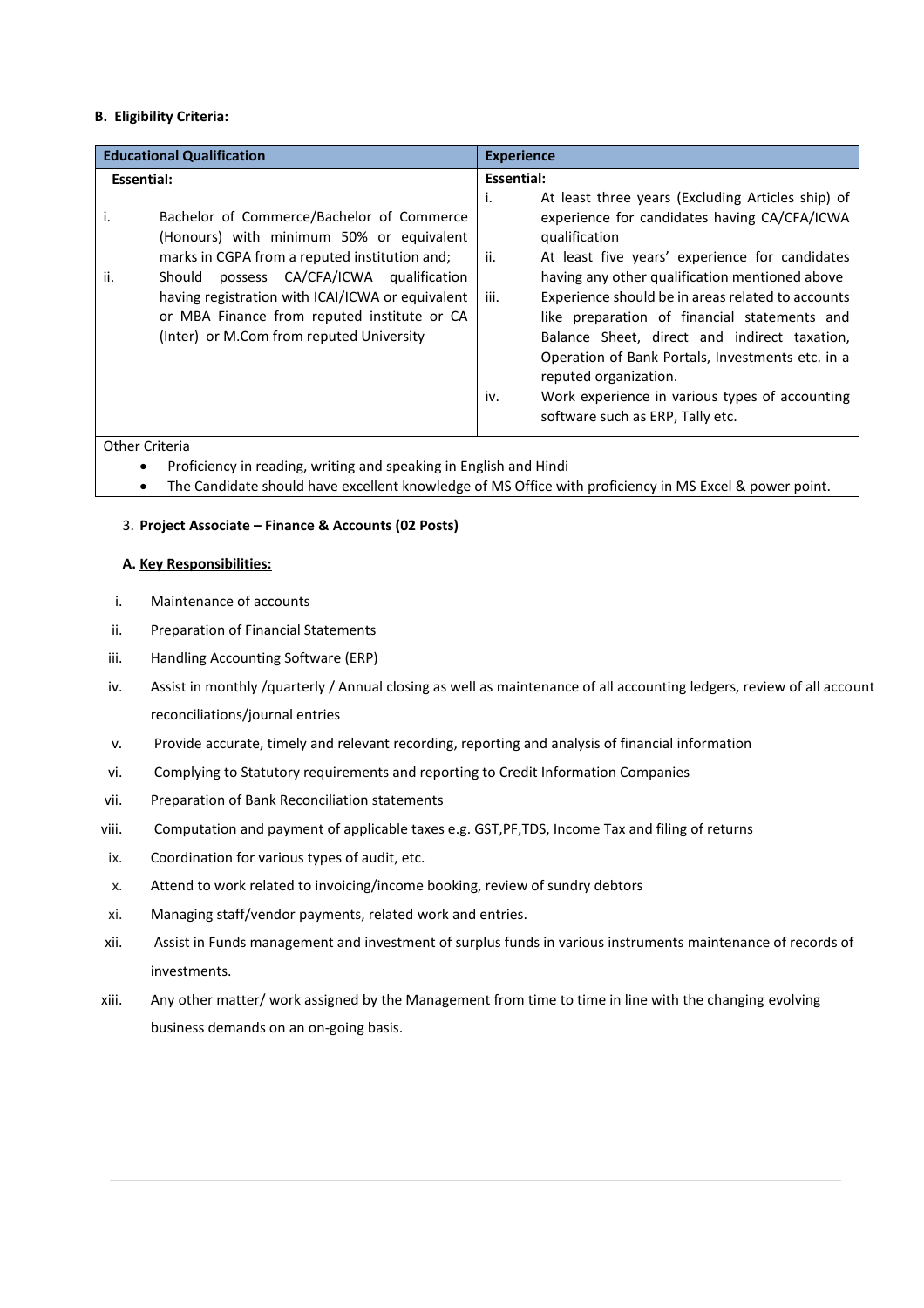## **B. Eligibility Criteria:**

| <b>Educational Qualification</b>                                                                                                                                                                                            | <b>Experience</b>                                                                                                                                                   |  |
|-----------------------------------------------------------------------------------------------------------------------------------------------------------------------------------------------------------------------------|---------------------------------------------------------------------------------------------------------------------------------------------------------------------|--|
| Essential:                                                                                                                                                                                                                  | <b>Essential:</b>                                                                                                                                                   |  |
| Bachelor of Commerce/Bachelor of Commerce<br>(Honours) with minimum 50% or equivalent marks in<br>CGPA from a reputed institution<br>Additional Qualifications in Finance/Banking<br>ୟ<br>ii.<br>Accounting are preferable. | i.<br>Minimum 3 years of experience in Finance &<br>Accounting function<br>ii.<br>Work experience in various types of accounting<br>software such as ERP, Tally etc |  |
| Preferred:                                                                                                                                                                                                                  |                                                                                                                                                                     |  |
| Preferably MBA in Finance or equivalent qualification<br>from reputed institutions                                                                                                                                          |                                                                                                                                                                     |  |

Other Criteria

- Proficiency in reading, writing and speaking in English and Hindi
- The Candidate should have excellent knowledge of MS Office with proficiency in MS Excel & power point.
- **4. Age:**

| <b>Position</b>                                   | Age (as on submission of application) |
|---------------------------------------------------|---------------------------------------|
| Associate Project Consultant - Finance & Accounts | Between 25 years to 40 years          |
| Project Associate - Finance & Accounts            | Between 25 years to 35 years          |

**5. Remuneration**: Candidate will be paid consolidated remuneration based on the experience, educational qualification and overall suitability of the candidate for the post as under:

| <b>Position</b>                                   | Remuneration- Per month (U/s 192 of IT)<br>Act) |
|---------------------------------------------------|-------------------------------------------------|
| Associate Project Consultant - Finance & Accounts | Rs. 55,000/- to Rs. 60,000/-                    |
| Project Associate – Finance & Accounts            | Rs. 35,000/- to Rs. 45,000/-                    |

- Staff will be hired under section 192 of IT Act. The PBCS appointed will be liable for tax liabilities as per Income Tax Act & Rules and the tax will be deducted at source.
- **Other Facilities:** In addition to the remuneration as mentioned above, the PBCS shall be eligible for other facilities as applicable to PBCS as per the Company's policy

#### **6. Contract Period:**

 The Project Based Contract Staff will be appointed on contract basis initially for a period of one year which may be extended based on requirement of the project and performance or will be co-terminus with the project period. First 3 months will be probation period during which NABCONS shall have the right to terminate the services of the individual without any notice period or assigning any reason.

# **7. Termination Clause:**

The contract service will be of temporary nature and can be terminated by giving notice period of three months from either side.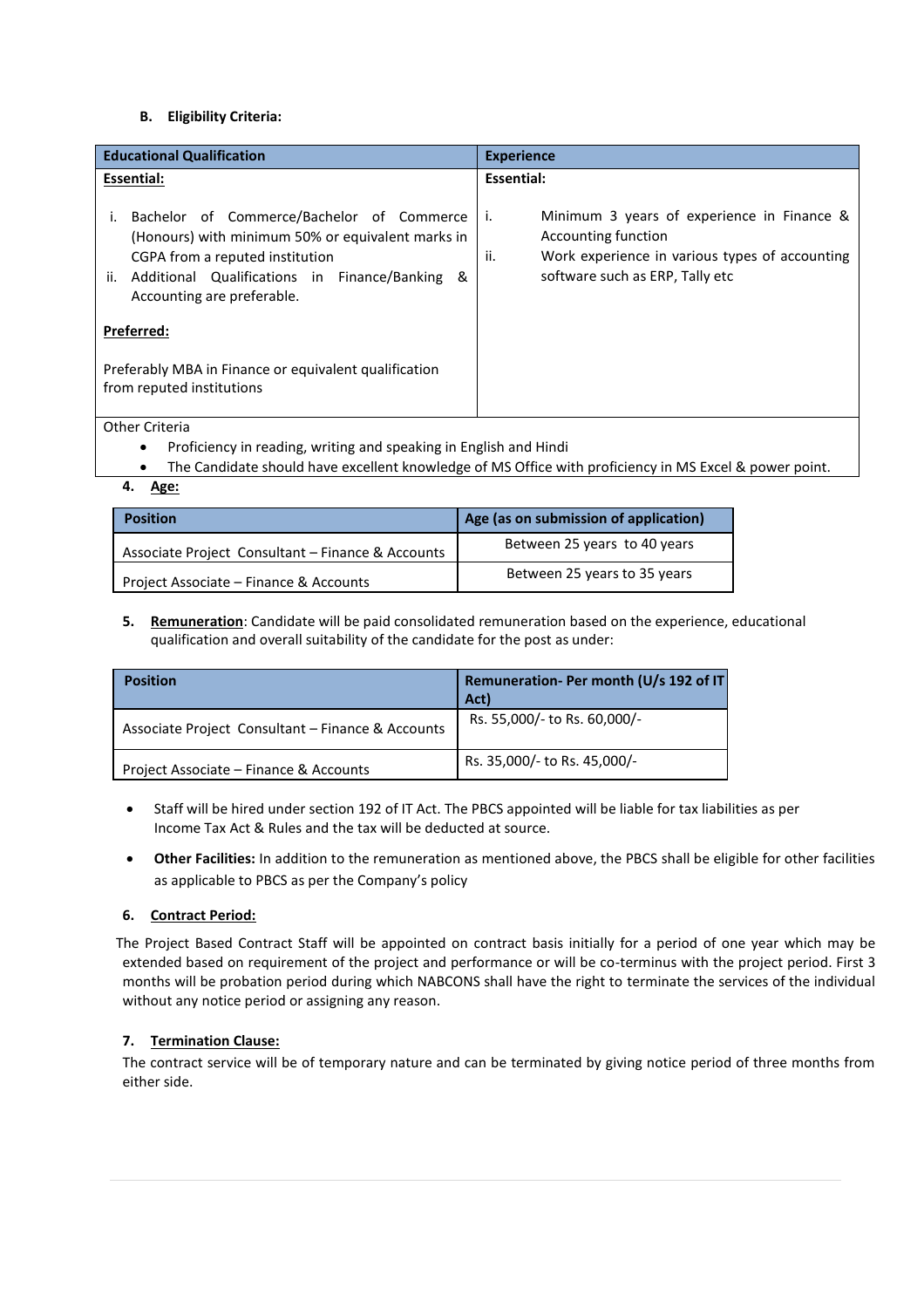# **8. How to Apply:**

Interested candidates may apply online in the prescribed format within 15 days from 23 March 2022 to 06 April 2022 by clicking on the following links and filling the details therein:

| <b>Position</b>                                      | Link to Apply                       |
|------------------------------------------------------|-------------------------------------|
| Associate Project Consultant - Finance &<br>Accounts | https://forms.gle/kVhDrFZjrKHCr9NJ9 |
| Project Associate – Finance & Accounts               | https://forms.gle/78SBYpyZVYYdMuCs7 |

In case the above link does not work, you may also copy and paste the link in your web browser and fill the details therein.

## **9. Instructions:**

- i. Before applying, candidates should read all the instructions carefully and ensure that they fulfill all the eligibility criteria for the post. NABCONS would admit candidates on the basis of the information furnished in the ON-LINE application and shall verify their eligibility at the stage of interview/ joining. If, at any stage it is found that any information furnished in the ON-LINE application is false/ incorrect or if according to the NABCONS, the candidate does not satisfy the eligibility criteria for the post, his/her candidature will be cancelled and he/she will not be allowed to appear for the interview/joining/ not allowed to continue, if ioined.
- ii. Candidates are requested to apply only ON-ONLINE through NABCONS website (www.nabcons.com). No other mode of submission of application will be accepted.

## iii. **Important Dates/Timeline**

| Last date for submission<br>of online applications                      | 06 April 2022 Midnight |
|-------------------------------------------------------------------------|------------------------|
| NABCONS reserves the right to make change in the dates indicated above. |                        |

Please note that corrigendum, if any, issued related to the above advertisement will be published only on NABCONS website [\(www.nabcons.com\)](http://www.nabcons.com/).

#### **10. General Information:**

- Only Shortlisted candidates will be called for the interview and may also be assessed for their Writing Skills and Excel proficiency. Location for the interview will be indicated in the call letter. The candidates may kindly note that any cost incurred by them for attending the interview will not be reimbursed by NABCONS.
- The applicant may submit the declaration in the Google form with respect to the educational qualification and experience. Self-attested copies of educational qualifications and experience certificates to be compulsorily submitted at the time of the interview. Original documents would be required for verification.
- Place of posting of the Associate Project Consultant and Project Associate appointed will be at Delhi. Further, as a part of their functioning the above consultants may be required to travel across the State of Delhi and other parts of the country from time to time.
- List of selected and waitlisted candidates for the post will be uploaded in NABCONS website [\(www.nabcons.com\)](http://www.nabcons.com/) after the selection process is completed. The validity of the panel of selected and waitlisted candidates will be co-terminus with the project.
- No correspondence will be entertained from any ineligible and non-selected candidate in all matter regarding eligibility, the selection process, documents to be produced for the selection process, assessment, prescribing minimum qualifying standards, number of vacancies, communication of result , etc. the company's decision shall be final and binding on the candidates and no correspondence shall be entertained in thisregard.
- The final appointment will be based on the decision of selection committee constituted for the purpose.